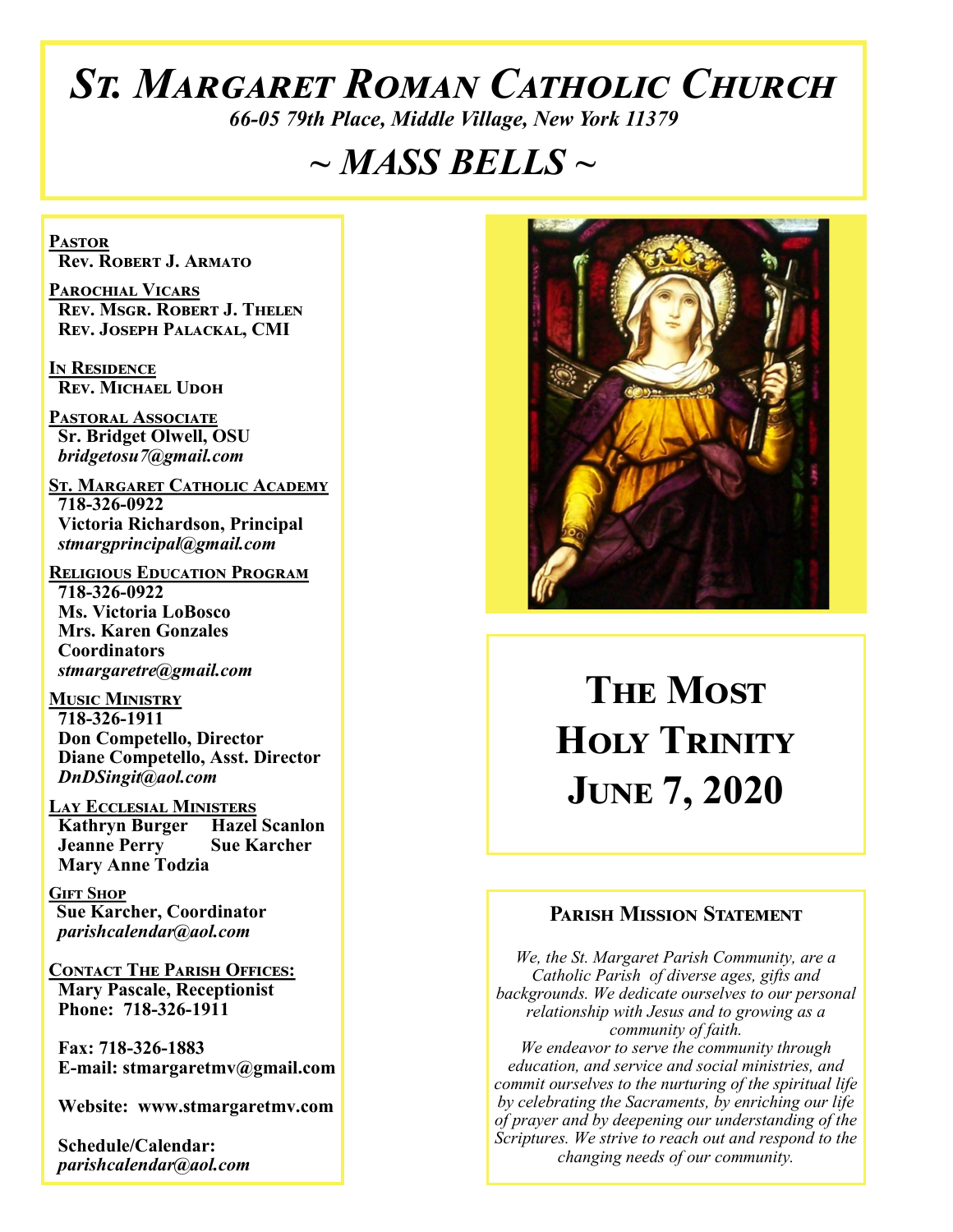## *MASSES FOR THE WEEK*

| SUN.                           | <b>JUNE 7 - THE MOST HOLY TRINITY</b>                                                                                                             |
|--------------------------------|---------------------------------------------------------------------------------------------------------------------------------------------------|
| 7:30                           | People of the Parish                                                                                                                              |
| 9:00                           | Geraldine Ciaccio/Maria Curatolo/                                                                                                                 |
| 10:30<br><b>NOON</b><br>5:00PM | Roberta Polce<br>Kathryn E. Buscemi (ANNI)<br>The O'Sullivan Family<br>William & Bella (Tollis) Kunz                                              |
| MON.                           | <b>JUNE 8 - WEEKDAY</b>                                                                                                                           |
| 7:00                           | Karen Guarascio                                                                                                                                   |
| 9:00                           | Rose D'Amato                                                                                                                                      |
| TUE.                           | <b>JUNE 9 - ST. EPHREM</b>                                                                                                                        |
| 7:00                           | <b>Vincent Ciuffo</b>                                                                                                                             |
| 9:00                           | Sophie Huber                                                                                                                                      |
| WED.                           | <b>JUNE 10 - WEEKDAY</b>                                                                                                                          |
| 7:00                           | Josephine Fitapelli                                                                                                                               |
| 9:00                           | Tom Bordero (ANNI)                                                                                                                                |
| THU.                           | <b>JUNE 11 - ST. BARNABAS</b>                                                                                                                     |
| 7:00                           | <b>Michael Aptacy</b>                                                                                                                             |
| 9:00                           | Roberta Polce                                                                                                                                     |
| FRI.                           | <b>JUNE 12 - WEEKDAY</b>                                                                                                                          |
| 7:00                           | Rose Esposito                                                                                                                                     |
| 9:00                           | Marie Martello                                                                                                                                    |
| SAT.<br>9:00                   | <b>JUNE 13 - ST. ANTHONY OF PADUA</b><br><b>Collective: Deceased Priests of the</b><br>Dioceses of Brooklyn & Rockville Centre/<br>Karl Matzelle/ |
| 5:00PM                         | <b>Anthony Santora</b>                                                                                                                            |
| SUN.                           | JUNE 14 - THE MOST HOLY BODY<br><b>AND BLOOD OF CHRIST</b>                                                                                        |
| 7:30<br>9:00                   | Anna Roemmelt<br>Giuseppe Valenza/Geraldine Ciaccio/<br>Philip, Leonardo e Maria Curatolo/                                                        |
| 10:30                          | <b>Gregory Burke</b>                                                                                                                              |
| <b>NOON</b>                    | Fire Lt. Kevin J. & William Pfeifer                                                                                                               |
| 5.00 DM                        | المتحالة والمتركب المالين                                                                                                                         |

5:00PM People of the Parish

*ALL SCHEDULED MASS INTENTIONS WILL BE HONORED AND CELEBRATED PRIVATELY, BY THE PRIESTS OF THE PARISH*

*ST ANTHONY OF PADUA JUNE 13*

## **PARISH INFORMATION**

**The Rectory Office IS CLOSED UNT FURTHER NOTICE**

**CONFESSIONS** - Saturday, 4-4:45 pm or by appointment with a priest. **SUSPENDED**

**NOVENA** to Our Lady of the Miraculous Medal Mondays after the 9am Mass. **SUSPENDED**

**THE ROSARY AND DIVINE MERCY** devotion are prayed every morning in the church at 8:30am. **SUSPENDED**

**BAPTISMS** take place on the 1st and 3rd Sundays of the month. Please call the rectory for an appointment and to register your child. **SUSPENDED**

**WEDDINGS MUST** be scheduled at least six months in advance by appointment with a priest or a deacon. Please call the rectory office. For marriage preparation information visit www.pre-cana.org.

**THE ENGLISH CHOIR** rehearses on Tuesday, at 7 pm in the Church. Tenors and baritones needed! **SUSPENDED**

**IL CORO ITALIANO** prattica ogni Domenica prima della Messa Italiana. **SUSPENDED**

**THE YOUTH CHOIR** rehearses on Monday, from 6-7 pm in the Church. For more info, DnDsingit@aol.com **SUSPENDED**

**BOY SCOUT TROOP #119** meets on Tuesdays from 7:15-9 pm in the Parish Hall. New members are welcome, age 10 1/2 & up. Call Mr. Krzewski, 718-894-4099. **SUSPENDED**

**CUB PACK #119** meets on Mondays from 7-8:30 pm in the Parish Hall. New members welcome, age 6 to 10-1/2. Call Mr. Krzewski, 718-894-4099. **SUSPENDED**

**SENIOR CITIZENS** meet every Wednesday at 12 Noon in the Parish Center. **SUSPENDED**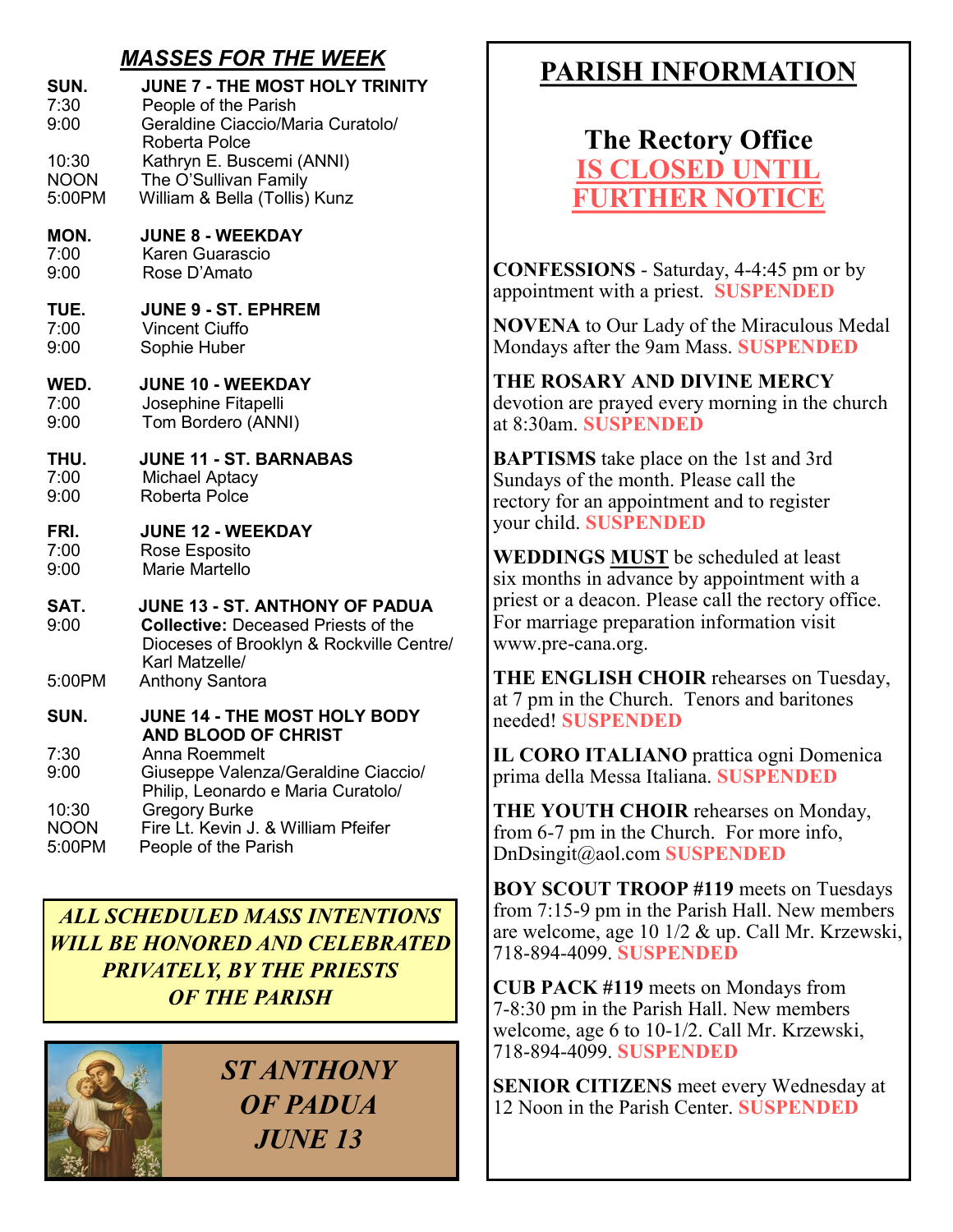## PLEASE PRAY FOR OUR SICK

Connie Faccibene, Linda Frazier, Cari Ann Falk-LoBello, Glen Falk, Ronald Frazier, Robert Sabini, Lee Falk, Scott White, McKinley Kelleher, Sean Harrison, Justin James Quirke, Elizabeth Ott, Mary Harrison, John Murphy, Anne McGinnis, Norma Voyer, Vicky Turato, Julio Pelaez, Maritza Gutierrez, Graciela Mora, Cindy Mulore, Salvatore Tuttolomondo, Gloria Mojica, Gloria Pemaj, Anne Gorian, Allen McConville, Joseph Simon, Jack Marchindiondo, The Scaturro Family, Louis Pitelli, Marion Caracciola, Giovanni Campo, Edward Stoltzenberg, Louis Pittelli, James Graff, Carol Arevalo, Immaculate Marge D'Elia, Jim O'Friscoll, Mary Rigovich, Matteo Sabini, Bob Biolsi, The Mojica Family, Msgr. Leonard Badia, Matthew Zender, Cathie Greulich, Joseph & Mary Augustine, Anthony Pittelli, Josephine Hartnett, Karen Schaefer, Jill Archbold, Fr. Paul Weirichs CP, Hannah Lehman, Daniel Wilson, John Austin Bryzgornia, Dave Kazmier, John Nogiewich, Tim Rooney, Frank Ciccone,

*The names will remain for 3 months, please call 718-326-1911 and ask for continued prayers.*

## **Prayer Requests**

**Pray for vocations to the Priesthood and Religious Life.** 

**Pray for first responders and medical personnel.**

**Please pray for our men and women from our Parish serving in the defense of our country: Lt. Col. Thomas Frohnhoefer Sgt. Robert A. Domenici** 



#### *WE RECALL OUR BELOVED DECEASED*

*Herbert Konig,* 

*May they rest in Christ's Peace!*

## **MEMORIALS**

*TABERNACLE LAMP THIS WEEK*

*is lit in memory of Roberta B. Polce* 



*THE MOST HOLY TRINITY JUNE 7*

## **TODAY'S READINGS**

 *The Most Holy Trinity* 

Ex 34:4b-6, 8-9 Dn 3:52-56 2 Cor 13:11-13 Jn 3:16-18

## **READINGS FOR THE WEEK**

Monday: 1 Kgs 17:1-6 Ps 121:1bc-2, 3-8 Mt 5:1-12

Tuesday: 1 Kgs. 17:7-16 Ps 4:2-5, 7b-8 Mt 5:13-16

Wednesday: 1 Kgs. 18:20-39 Ps 16:1b-2ab,4,5ab,8,11 Mt 5:17-19

 Thursday: Acts 11:21b-26 Acts 13:1-3 Ps 98:1,2,3ab,3cd-4,5-6 Mt 5:20-26

13-14

Friday: 1 Kgs 19:9a, 11-16

Mt 5:27-32 Saturday: 1 Kgs. 19:19-21 Ps 16:1b-2a, 5, 7-10 Mt 5:33-37

Ps 27:7-8a, 8b-9abc,

 Sunday: Dt 8:2-3, 14b-16a Ps 147:12-15, 19-20 1 Cor 10:16-17 Jn 6:51-58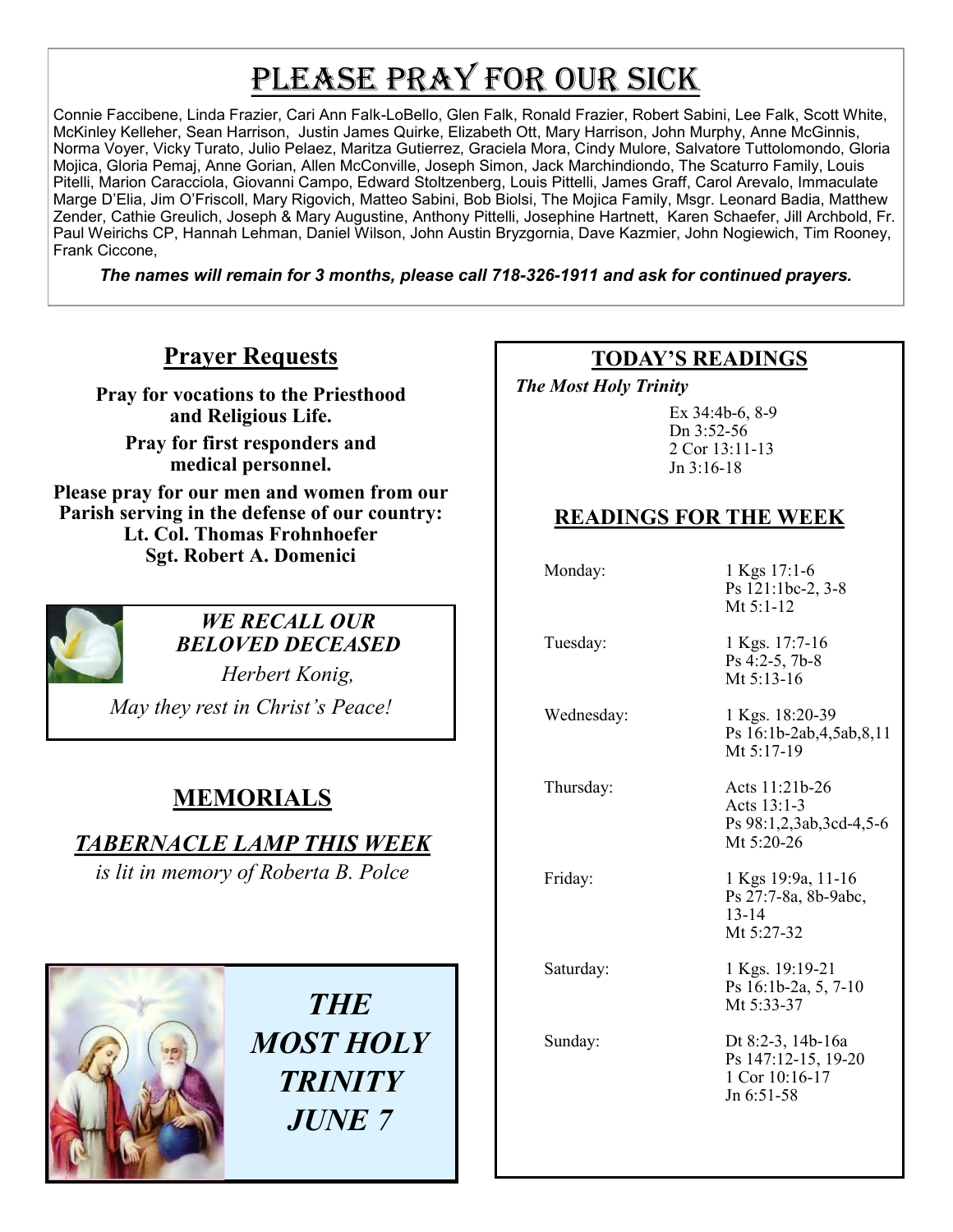#### *From the Pastor's Desk:*

## *"In the Name of the Most Holy Trinity"*

 Today we celebrate the solemnity of the Most Holy Trinity, one God in three Persons. It seems to be a strange idea. It certainly is a confusing one, for us just as much as it has been for the people of ancient times and every other generation of believers and non-believers since who have wrestled over the theology of it. Nevertheless, it is a belief central to our faith and to our prayer life as Christians. Men, women, and children up to our present time have died rather than deny this essential belief. As Catholic Christians, we begin and end our prayers and offer our blessings with the sign of the Cross and the invocation of the Trinity. Perhaps it has become too commonplace for us, but without this profession about the very essence of God, a person cannot be considered to be a true Christian.

 Theologically, God is called a *comunio personarum*, a communion of three distinct Persons - Father, Son, and Holy Spirit - in eternal relationship with one another, yet one God, not three, united in the bond of continuous, reciprocal love. The Holy Spirit is the bond that unites Father and Son. We recognize that the Trinity, as Mystery, is a truth that we never will understand fully until we stand before God and see Him face to face. At the same time, we are called to accept here and now that this is the way that God has chosen to reveal Himself to humanity, particularly through the revelation of the eternally begotten Son, incarnate in the Person of Jesus Christ by the working of the Holy Spirit.

 The Mystery of the Trinity speaks to us about who we are, too. Every human being is created in the image and likeness of God. Thus, we have a rational soul with the capacity to think and to reason. Most especially, we have the capacity to love. When we carry out these attributes, these defining qualities, we image God, Who has created us to share, not only His divine likeness, but also His very being.

 In opposition to these qualities that make us truly human stands the reality of sin, by which we reject our sharing in the divine nature and, with false pride, attempt to live without it. Denial of, or not recognizing, our participation in the life of the Trinity, a life of reciprocal love, affects our relationships with one another as well as with God Himself.

 It is important for us to realize that we, who have been created in the image and likeness of God, are to live as persons in loving relationship with one another, joined to each other and to our God through the bond of that same Holy Spirit, the divine bond of love. Simply put, to try to live outside the reality of the Trinity is nothing less than diabolical, for the devil himself is divisive in his rejection of God's love. It is only when we live together as the Trinity abides in Itself that we will be able to "live in peace, and the God of love and peace will be with" us.

 Attempt all we want, we never can be *truly alive* outside of the reality of the Trinity, Whose very essence is love. Trying to do so is what leads us to hatred, envy, fear of the other, and every other attribute that divides us and rends our society, whether civil or religious. We need look no further than the reports of injustice and civil unrest that we find in the media day and night to see what comes of our rejection of participating in the life of the Trinity. Sadly, Satan is having a field day today, as he sees our society being torn apart, the very opposite of the way in which we should be living as children of God.

 Until we meet again, be assured of my prayers and those of the other priests of the Parish for you and yours. May God - the Father, the Son, and the Holy Spirit - bless and protect you now and forever!

Stay safe, and keep the Faith!

*~Fr. Armato~*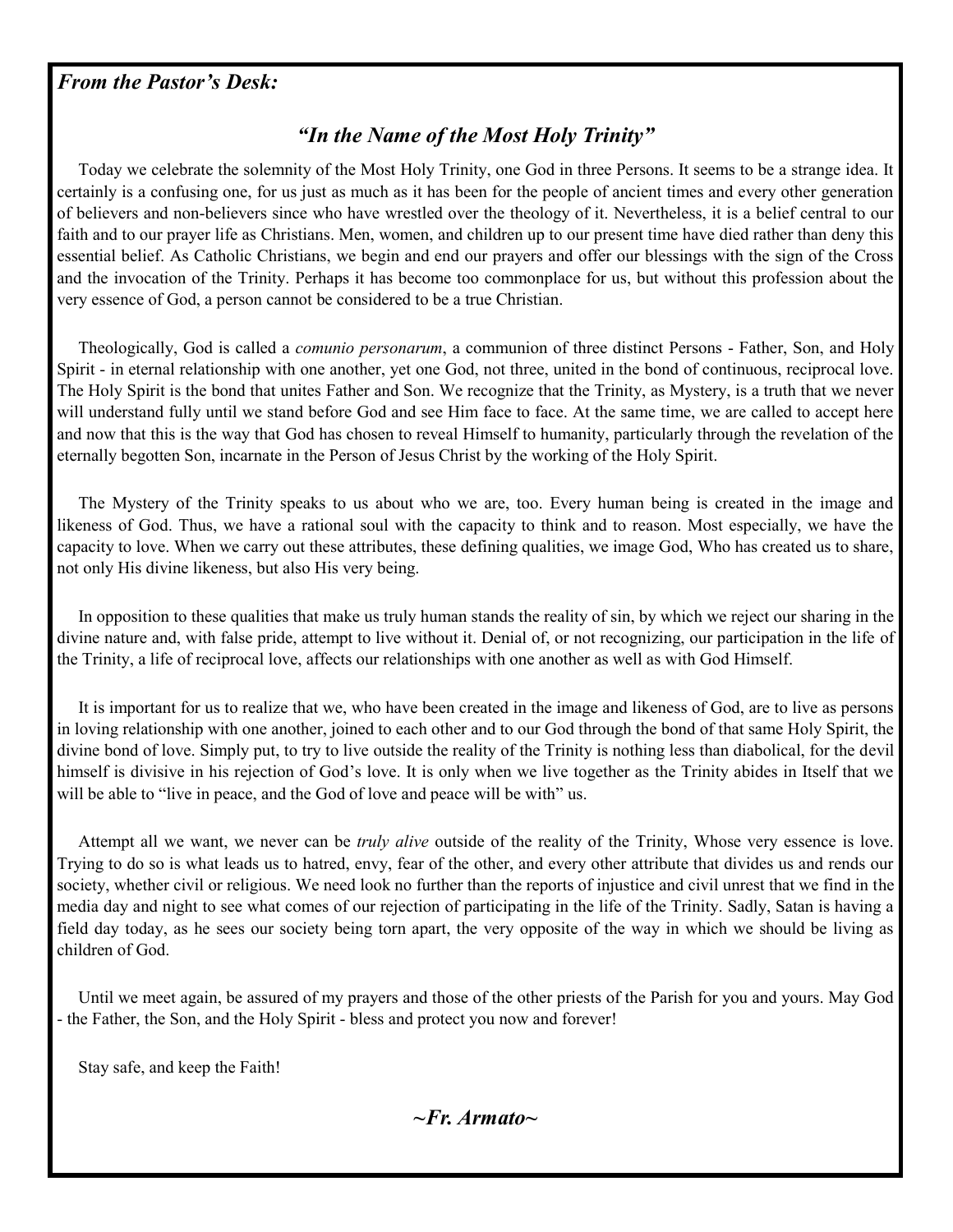## **ANNUAL CATHOLIC APPEAL**

 The **2020** *Annual Catholic Appeal* campaign is underway. Our goal for this year has been set at \$80,015.

 With about 650 families registered in the Parish, it comes to an average donation of \$125 per family. Even in these difficult times, it's certainly not a burden if we **ALL** pitch in between now and Christmas. **So far, 101 families have pledged \$39,732 (49.6%), almost halfway toward our goal.**

 Please think and pray about your response this year so that we may continue to serve the needs of our Parish and our Diocese.

## **160THANNIVERSARY**

 While the celebrations of a special Mass and dinnerdance are on hold indefinitely ecause of the lockdown, it's not every day that a parish is 160 years old. In the course of the years, we have become the mother Church of all the parishes around us.

 Take the time to say a prayer for your Parish, for all of the people who make up St. Margaret's today, and for all who have worked so hard and sacrificed and serve here for the glory of God. Offer a Rosary, or a prayer of spiritual communion as you watch Mass on TV or on line.

 Pray that we may come together soon to celebrate our love for one another and all that the Parish means to us. Pray that our Parish may have a new birth, our best years yet to come.

#### **PARISH FINANCES**

 The needs of your family must take precedence during this difficult time. Still, your contributions to the Parish are what enable us to be here to provide the ministries that you require of the Church. The Parish cannot continue to exist without your help.

 **Please try to keep up with your contributions by dropping your envelopes in the rectory mail slot or through e-giving like** *Faith Direct.* Go to the icon on our website and follow the instructions to sign up; or you can go straight to the *Faith Direct*  **website** and enter our parish code **NY299**. You can change or drop out later on, as you wish.

As always, thanks for your generosity!

#### **MONTHLY MEMORIAL MASS**

**HAS BEEN SUSPENDED UNTIL FURTHER NOTICE**

#### **ST. MARGARET GIFT SHOP IS CLOSED UNTIL FURTHER NOTICE**

#### **THE ST. VINCENT dePAUL FOOD PANTRY IS CLOSED UNTIL FURTHER NOTICE**

#### **ST. MARGARET'S YONKERS EMPIRE CITY BUS TRIPS HAVE BEEN POSTPONED UNTIL FURTHER NOTICE**

## **BUILDING OUR DATA BASE**

 We have names, street addresses, and phone numbers, but very few email addresses on record. Help us to build up our database of email addresses so that we can communicate better, especially during this medical emergency. Just email us at:

#### **stmargaretmv@gmail.com**

 Include your first and last name and a brief note to let us know how you're doing. Share with us what you would like to see in the parish - whether spiritual, social, or other wise - once we are able to gather together again.

 Thank you to all who have provided the requested information!

 We do NOT release this information to ANY third parties.

### *PRAYER FOR HEALING*

*Lord, we ask You to lift up those who are facing illness today.*

*We ask You to bring Healing, Comfort and Peace to their body, mind and soul.*

*We ask You to calm their fears and let them feel the healing power of your love.*